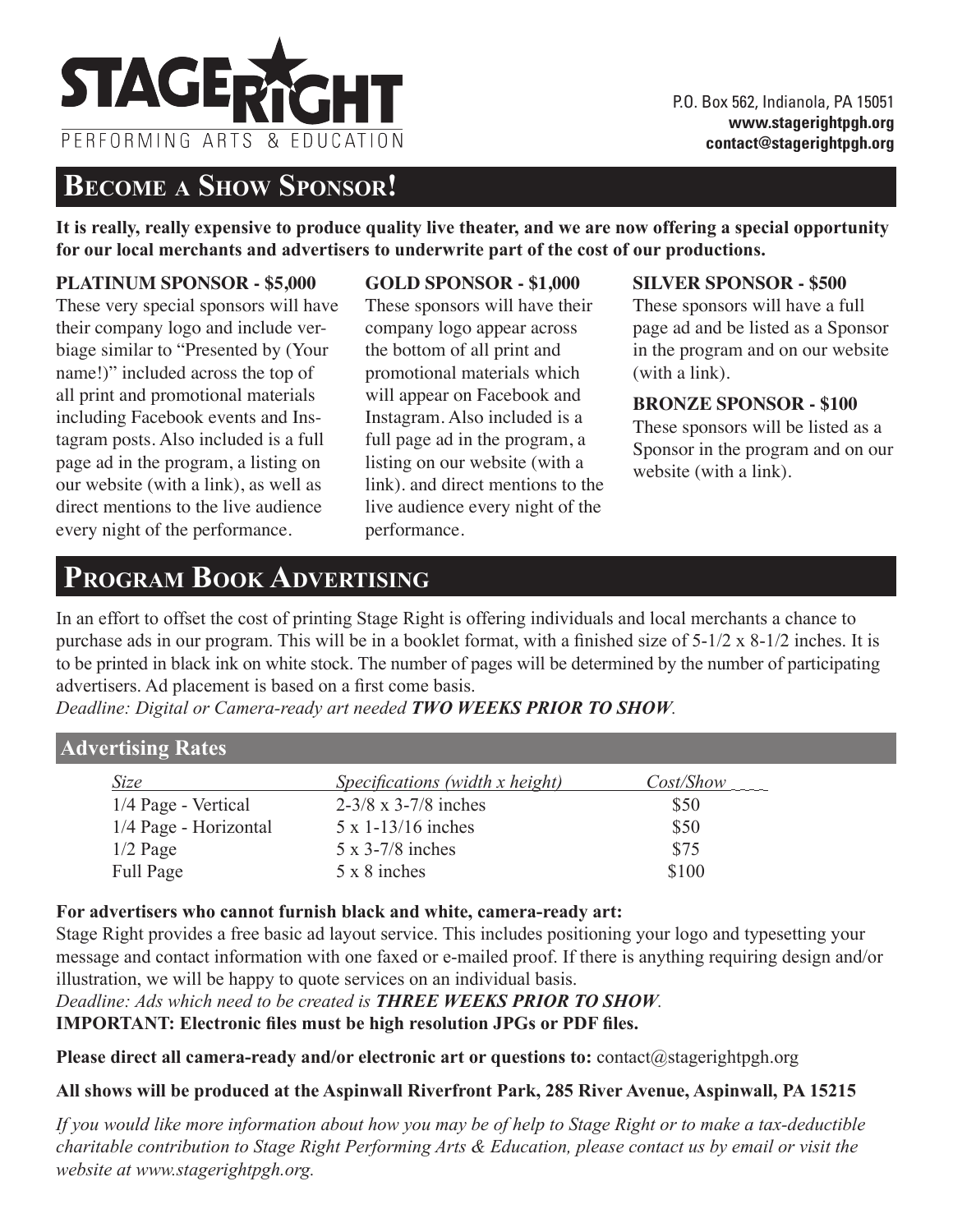

## **Program Book - Sample Ad Sizes**